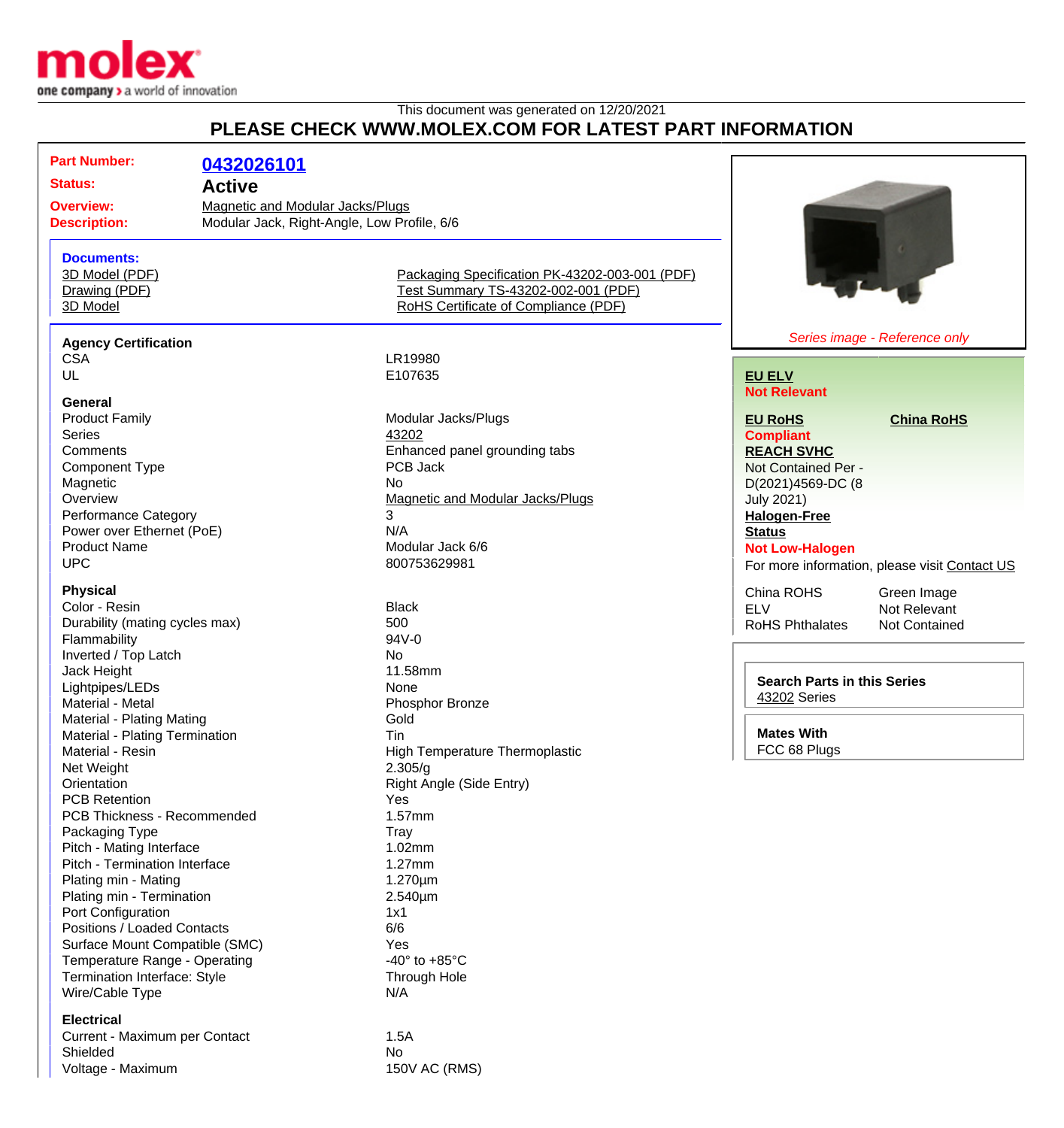| <b>Solder Process Data</b>                     |             |
|------------------------------------------------|-------------|
| Duration at Max. Process Temperature (seconds) | 005         |
| Lead-freeProcess Capability                    | <b>WAVE</b> |
| Max. Cycles at Max. Process Temperature        | 001         |
| Process Temperature max. C                     | 260         |

## **Material Info**

| <b>Reference - Drawing Numbers</b> |                  |  |  |  |
|------------------------------------|------------------|--|--|--|
| Packaging Specification            | PK-43202-003-001 |  |  |  |
| Sales Drawing                      | SDA-43202-001    |  |  |  |
| <b>Test Summary</b>                | TS-43202-002-001 |  |  |  |

## This document was generated on 12/20/2021 **PLEASE CHECK WWW.MOLEX.COM FOR LATEST PART INFORMATION**